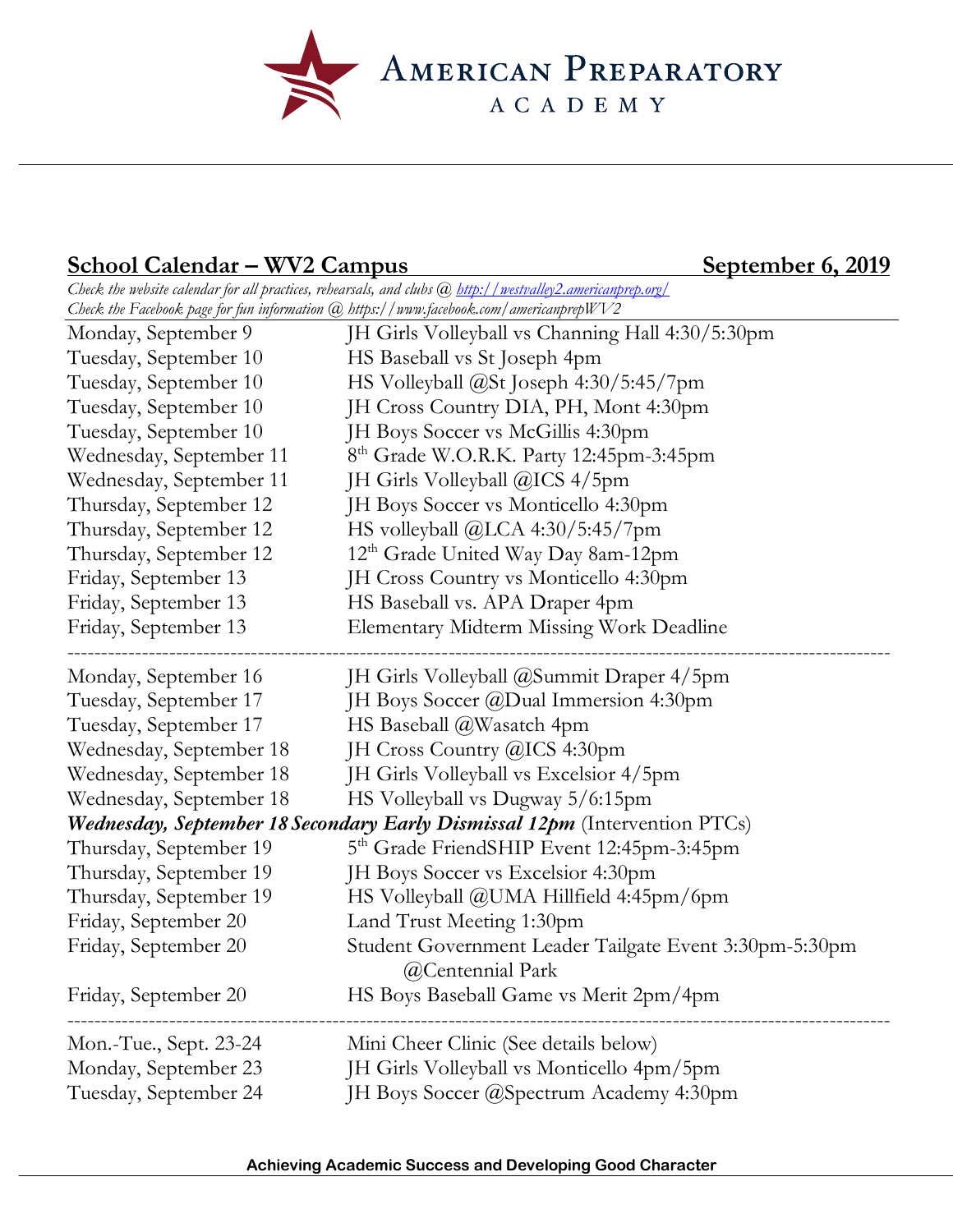

- 
- Tuesday, September 24 Parent Empowerment Night 6pm Tuesday, September 24 HS Boys Baseball vs APA Draper 4pm Tuesday, September 24 HS Girls Volleyball vs Rowland Hall 4:30/5:45/7pm Wednesday, September 25 7<sup>th</sup> Grade Leaders for Life 12:45pm-3:45pm Wednesday, September 25 JH Girls Volleyball vs Dual Immersion 4/5pm Thursday, September 26 Sistema Carnival Fundraiser 2:30pm-4:30pm Thursday, September 26 HS Girls Volleyball @Rockwell 5:45pm Friday, September 27 HS Boys Baseball @American Heritage 2pm Fri-Sat., Sept. 27-28 HS Volleyball Tournament @APA Saturday, September 28 11<sup>th</sup> Grade Mighty Steps 10am-1:30pm

## **Hello American Prep Families,**

## **Our Builder Theme for the month is "I Am A Builder When I Show Enthusiasm!"**

This month, we are focusing on being enthusiastic and showing enthusiasm. As quoted from our Parent-Student Handbook:

#### **Enthusiasm**

Enthusiasm propels one on to greater effort. Enthusiasm makes work enjoyable and provides encouragement for others to put forth increased effort. It is the responsibility of every member of the American Prep community to bring enthusiasm to their work and to their associations at school.

#### **"Enthusiasm is one of the most powerful engines of success. When you do a thing, do it with all your might. Put your whole soul into it. Stamp it with your own personality. Be active, be energetic, be enthusiastic and faithful, and you will accomplish your objective." Ralph Waldo Emerson**

Something we do at each of our elementary Show What You Know Assemblies (held at 8am Wednesday mornings) is what we call a sound-off. This action itself creates great enthusiasm. Here is one of our sound-offs:

We're the school called APA Enthusiastic all the way If things look tough, don't quit or pout Enthusiasm will knock it out!

We'd like to thank all of our students, parents, and staff for the enthusiastic start to what will continue to be a great school year!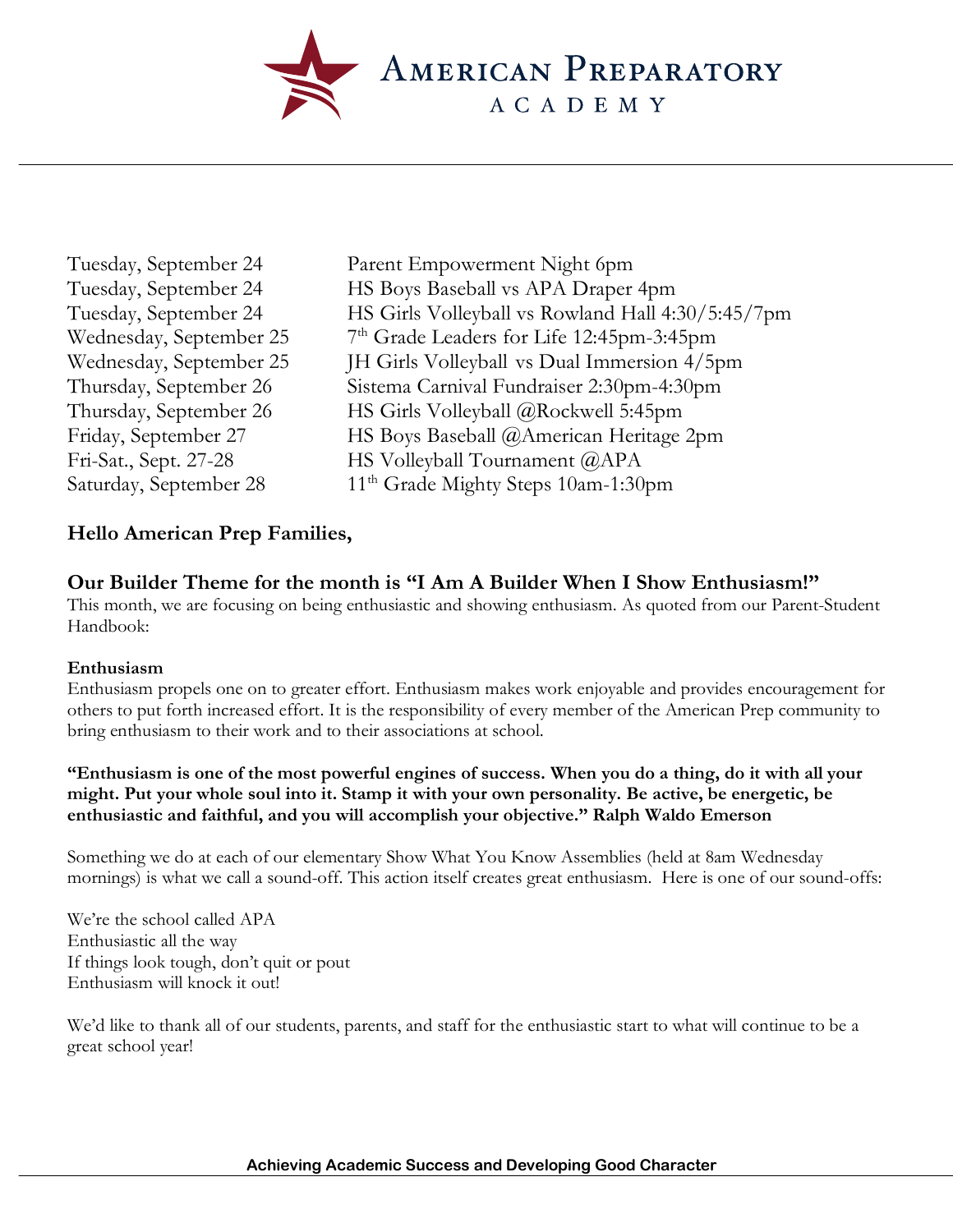

#### **School Phone Number**

**385-351-3090** Press 1 for elementary office Press 2 for Junior High office & Secondary attendance Press 3 for High School office

#### **Elementary Character Corner**

There is nothing quite like enthusiasm that can help us get the wheels turning, and then KEEP them turning! Enthusiasm helps create and maintain the momentum needed to put a good idea into action. Here are some ways you can help increase the enthusiasm in your home!

- Step 1: **Watch** our video! Here is a link to the video we created about enthusiasm this month.
- Step 2: **Ask your child** if they have seen it in their classrooms, and if so, what they learned from it! (Hint: EVERY class should have viewed it by next Friday!)
- Step 3: **Acknowledge** and praise your child's enthusiasm **and call it by name.** (ie: "Wow! You got ready for soccer with such enthusiasm! I know you're going to have a great game!" or "The way you are concentrating on your homework shows me you are enthusiastic about getting good grades! Keep up the good work! I'm proud of you!")
- Step 4: **Model enthusiasm!** What child will want to help with the dishes when mom or dad complains about having to do them all the time? Go about your work with enthusiasm and your child will catch on! After all, enthusiasm is contagious!!

## **Mini Cheer Clinic**

**Hey Kindergarten - 6th graders!** Come learn a cheer & dance with the APA Cheerleaders & perform at the elementary assembly September 25th!

WHEN: SEPTEMBER 23 & 24 • 3:35-5:30 PM

WHERE: WV2 MULTIPURPOSE ROOM

PRICE: \$20 PER PARTICIPANT - INCLUDES MINI POMS YOU GET TO KEEP!

PLEASE TURN FORMS & PAYMENT INTO THE OFFICE

## **School Lunch**

We are currently hiring substitute lunch workers. If you are interested, please apply at: https://www.americanprep.org/careers/

If you have not already done so, please complete the Free/Reduced Lunch application found here: https://www.americanprep.org/school-lunch-program/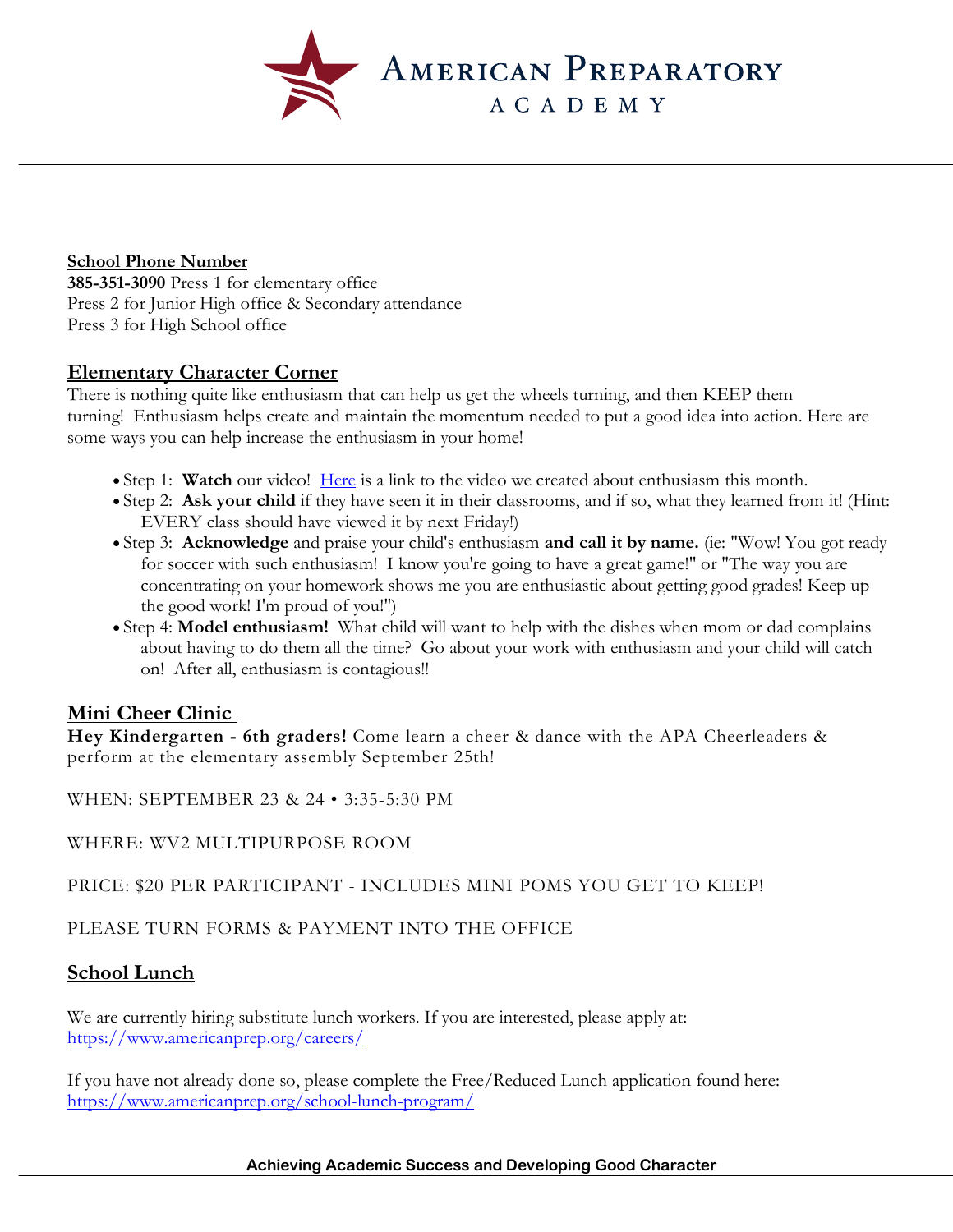

#### **Meal Charge Policy**

It is the responsibility of the parent to provide a lunch or pre-order online for their student(s). If a student arrives at school without a lunch, they will first be directed to call home and ask the parent to bring them a lunch. If a school lunch is available, the school lunch staff will take a payment over the phone and provide the student with a lunch. If the student is unable to get in touch with the parent, the lunch staff member will serve the student a lunch, and charge the student's account for the lunch (\$3.00 K-5, \$3.30 6-12). The lunch staff will notify the parents of the meal charge and request payment.

If your student has dietary or other restrictions that you would prefer we NOT serve them a school lunch, please notify lunch@apamail.org.

#### **Unpaid Meal Policy**

If a student has unpaid meal charges in excess of \$10, the lunch staff will offer them something to eat, but will not serve them a full meal until the meal charges are paid.

#### **Sistema Notes**

Our students have loved being here in Sistema and we love hearing the beautiful music coming from each classroom. As a reminder, every student should have their instrument at this time. If you are having difficulty acquiring an instrument, please talk to Mrs. Christensen to see if we can help you in any way.

As a reminder, please do not pick up your students earlier than you are scheduled for pick up. All of our classes correlate with each other and if they miss multiple classes on a regular basis, they will fall behind in their classes and thus struggle after school. We want all of our students to be successful and have a wonderful time every day in Sistema. Every student in Sistema will have a snack provided for them so there is no need to send additional food for snacks. It is our afterschool policy to not have outside food in our classrooms as we have many friends with food allergies and we want to keep them safe.

When you come to pick up your student, please remember that we are required to have an adult sign out Sistema students and put the time out daily. This is a safety requirement with one of our grants and we appreciate your help and cooperation with this. If at any time you have any questions or concerns, please contact Mrs. Christensen tchristensen@apamail.org.

We have our Annual Sistema Carnival fundraiser coming up on September 26th. The cost will be be \$10 for an allinclusive activity wristband and families are invited. Put it on your calendars now and more information will be forthcoming. There will be no Sistema this day, but we hope to see all of our friends and family members in attendance.

Please ask your child often what they have been learning and to have them play for you. We love our students!!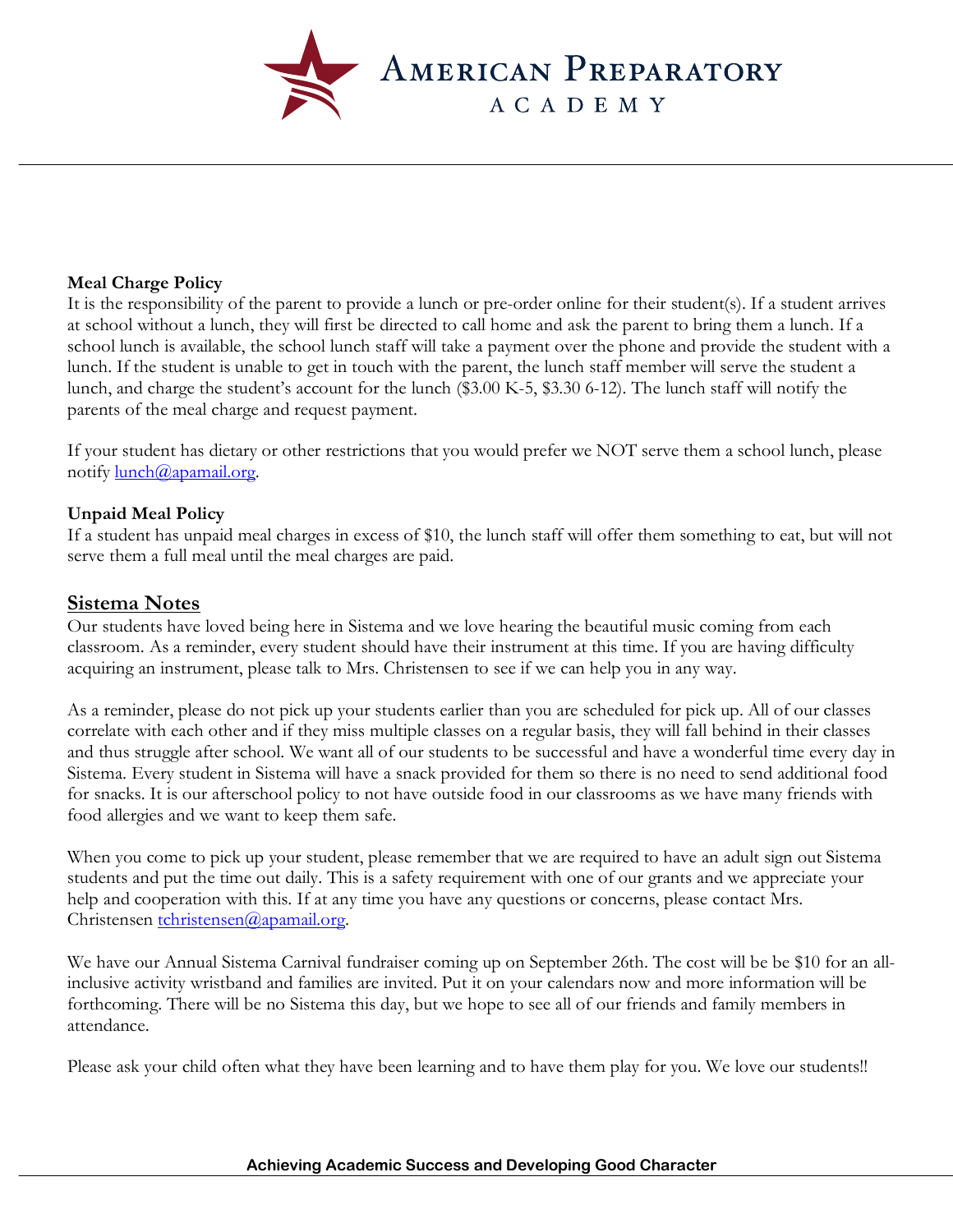

#### **American Preparatory Education Foundation (APEF) News**

*Michelle Goudge, Executive Director e: mgoudge@americanprepfoundation.org | p: 801.661.1928*

APA's 4<sup>th</sup> Annual Holiday Boutique plans are underway! Priority registration is now open for APA parents who would like to be sign up to be vendors for the boutique. The application is attached to this newsletter. Priority registration is available through Thursday, September 12 and will open to the general public Friday, September 13. Please join our Facebook group at https://www.facebook.com/groups/apaboutiquevendors/ if you are an interested vendor.

We have added space for APA students to have booths this year as well. If you have a student entrepreneur who is interested, please let me know. The cost for a student booth is \$10.

Do you have an old instrument lying around collecting dust? APA is looking for band and orchestra instrument donations. We have many students in need of instruments. If you would like to donate an instrument, please contact me at the email address or phone number above. This is a great way to help some of our APA students, and it's a tax write-off for you!

#### **Secondary News Student Parking Passes**

Do you have a student the drives to school? YES! Do they have a parking pass? NO? All student who drive to school are required to have a parking pass. If your student hasn't not filled out the paper work to get a parking pass, please have them do so by Friday August 30th. Students who wish to buy a parking pass may do so for \$10 at the High School office.

#### **8th Grade W.O.R.K. Party**

On Wednesday, September 11, all 8th Grade students will have the opportunity to provide community service at various locations in the area. The event will run from 12:45pm to 3:45pm. The goal of these projects will be to allow students to do physical, not so glamorous, work to help them realize that everyone has the responsibility to help out in their community. Hence the acronym W.O.R.K. which stands for Wonderful Opportunities to Render Kindness. Here APA not only teaches our students how to work hard, but also how to find opportunities to serve in their community.

#### **12th Grade United Way Day**

On Thursday, September 12th the Senior Class will engage in the United Way Day from 8am - 12pm. United Way Day is when we pair up with non-profit organizations to provide service within the community. Our 12th graders will be split in groups to volunteer at various locations. Examples of locations are Head Start pre school, Palmer Court shelter, Tiny Tim's Toy Workshop and Crossroads Urban Center. Our students will be helping to organize donations, make toys and clean various facilities.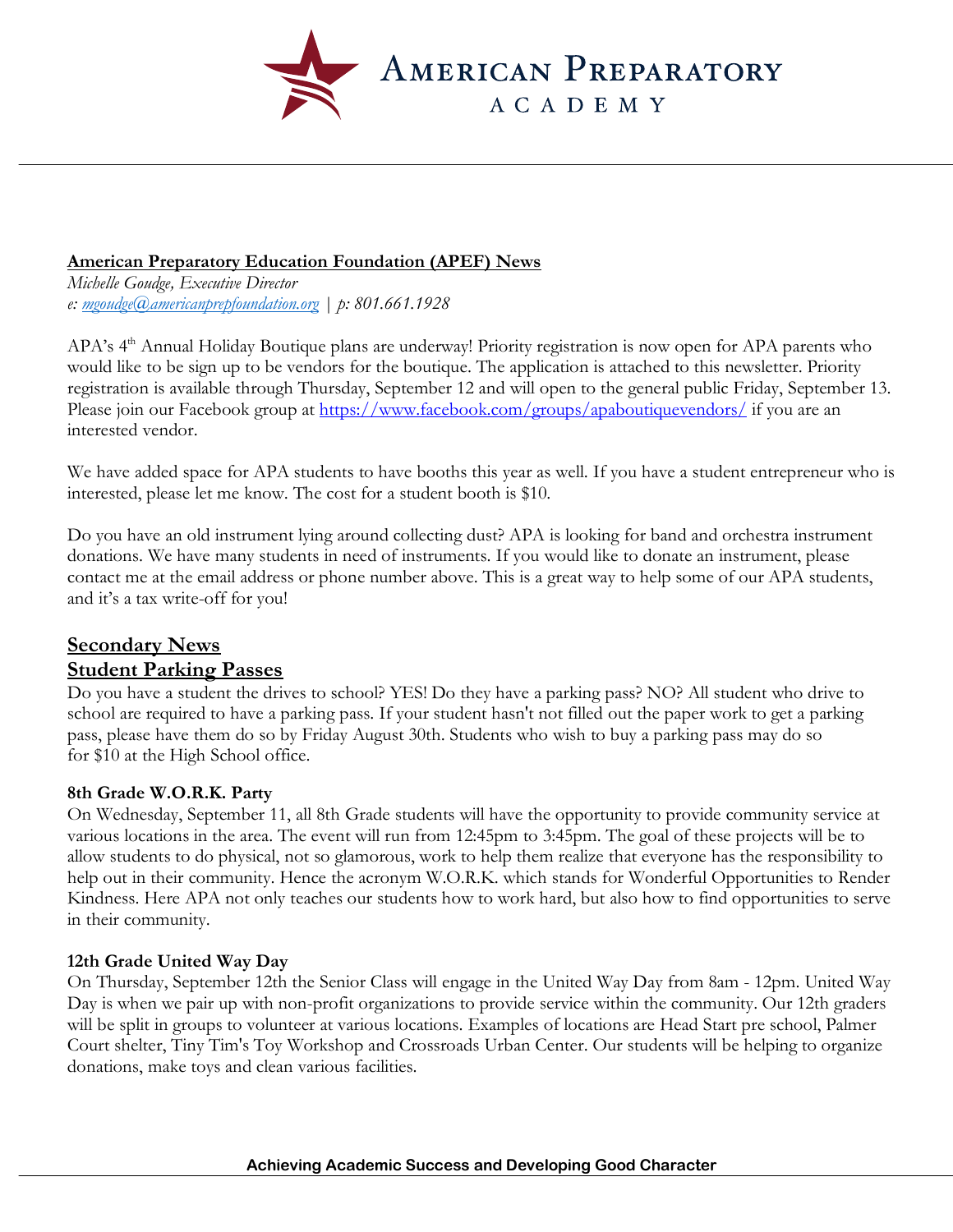

## **Collegium Hall**

We are excited to continue providing after school services for another great school year. Collegium Hall is offered Monday through Friday for 3 hours after school beginning 20 minutes after the dismissal bell. The Collegium Hall classrooms are listed below.

7th Grade - Room 183 8th Grade - Room 187 9th Grade - Room 270 (M,T, F) 9th Grade - Room 266 (W,TH) 10-12th Grade - Room 277 SPED - Room 232

We will be providing an afternoon snack and access to computers and printers. If you are interested in participating, please visit the high school office or room 262 to pick up an afterschool contract and exit agreement form. Once again, we are excited for the school year and look forward to working with you. After school clubs will be posted in the near future. If you have any questions or concerns, please contact Curtis Lee at  $clee@apamail.org$ .

## **Secondary Lockers - update**

We are excited to announce lockers are in the final stages of being installed and locks will be distributed to  $7<sup>th</sup>$ grade students during  $4<sup>th</sup>$  period on Monday. We want to thank our  $7<sup>th</sup>$  graders for their patience and extend our gratitude to our operations team for their hard work and dedication in installing and preparing the lockers for students.

#### **Compliance Items**

#### 2019-20 School Land Trust Program

"The School LAND Trust program brings tens of millions of dollars annually to academic programs in public schools across Utah. The funds are generated from school trust lands…Each public school in Utah elects a school community council consisting of parents, teachers and the principal. Charter Schools have Trust Lands Councils…Each council carefully reviews student assessments and progress to decide which academic areas they want to focus on. Plans are developed to improve student academic performance in the identified academic areas with the annual School LAND Trust funds. The plans are approved by the council, submitted on this website, and approved by the local school board or chartering entity." www.schoollandtrust.org. Our WV2 campus will receive \$175,320 this year from Land Trust.

Your Land Trust Committee Members for the 2019-20 SY are: Peter Ngai Leticia Schwenke John Youngberg Jeff Maroney Mamta Singh Harmony Milham – Newly Elected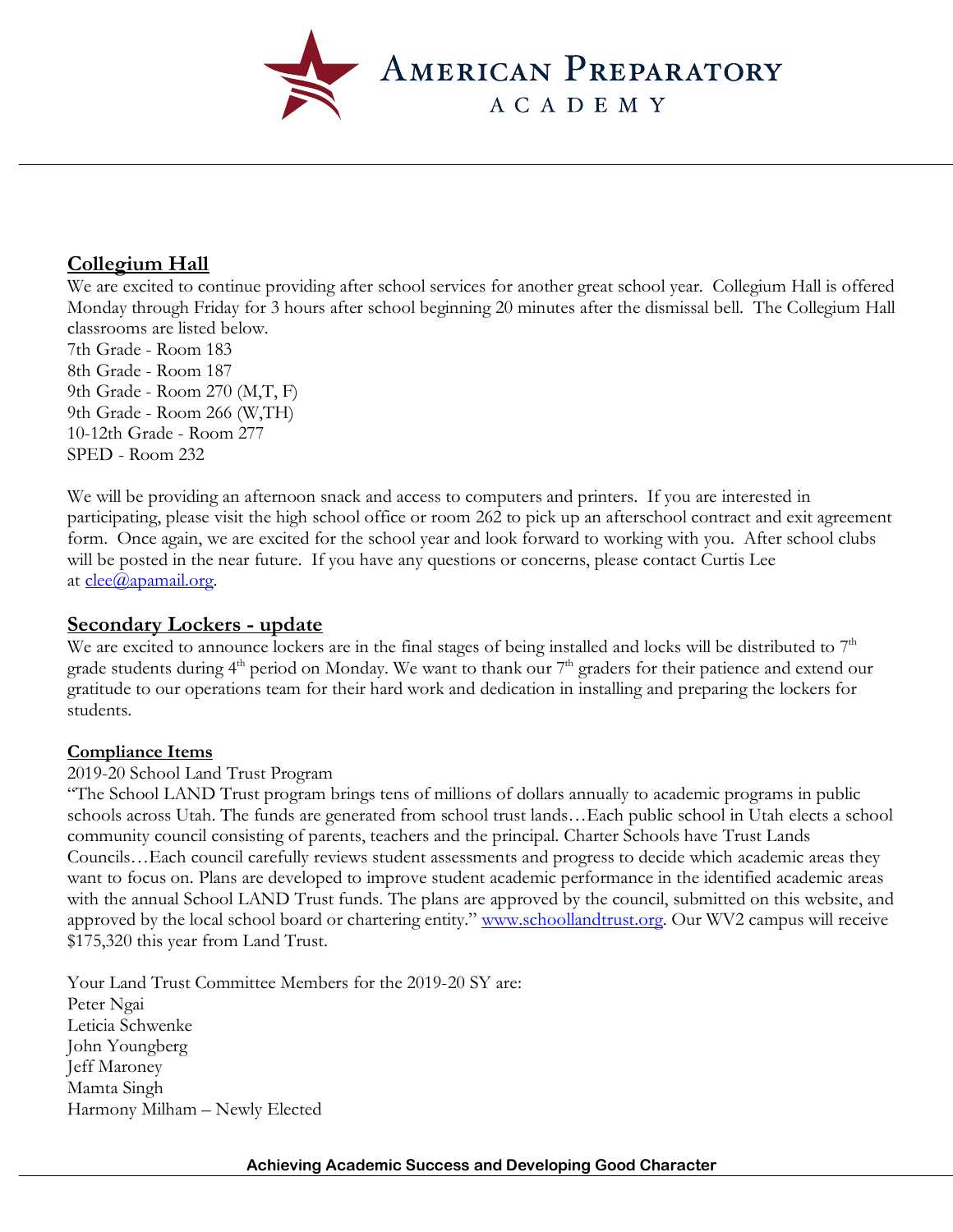

Sara Smith – Newly Elected Open Position – Please contact Katie Fuller (*kfuller@apamail.org*), if you are interested in participating. Matt Hymas – High School Director Eryn Woolston – Elementary Director K-3

Our next WV2 Land Trust Committee Member Meeting will be held at the school building on September 20, 2019, at 1:30PM. Parents and the public are welcome to attend. Our 2nd Meeting will be held March 20, 2020 at 1:30PM. Our final Land Trust Committee/Stakeholder meeting will be held over the summer, after State Testing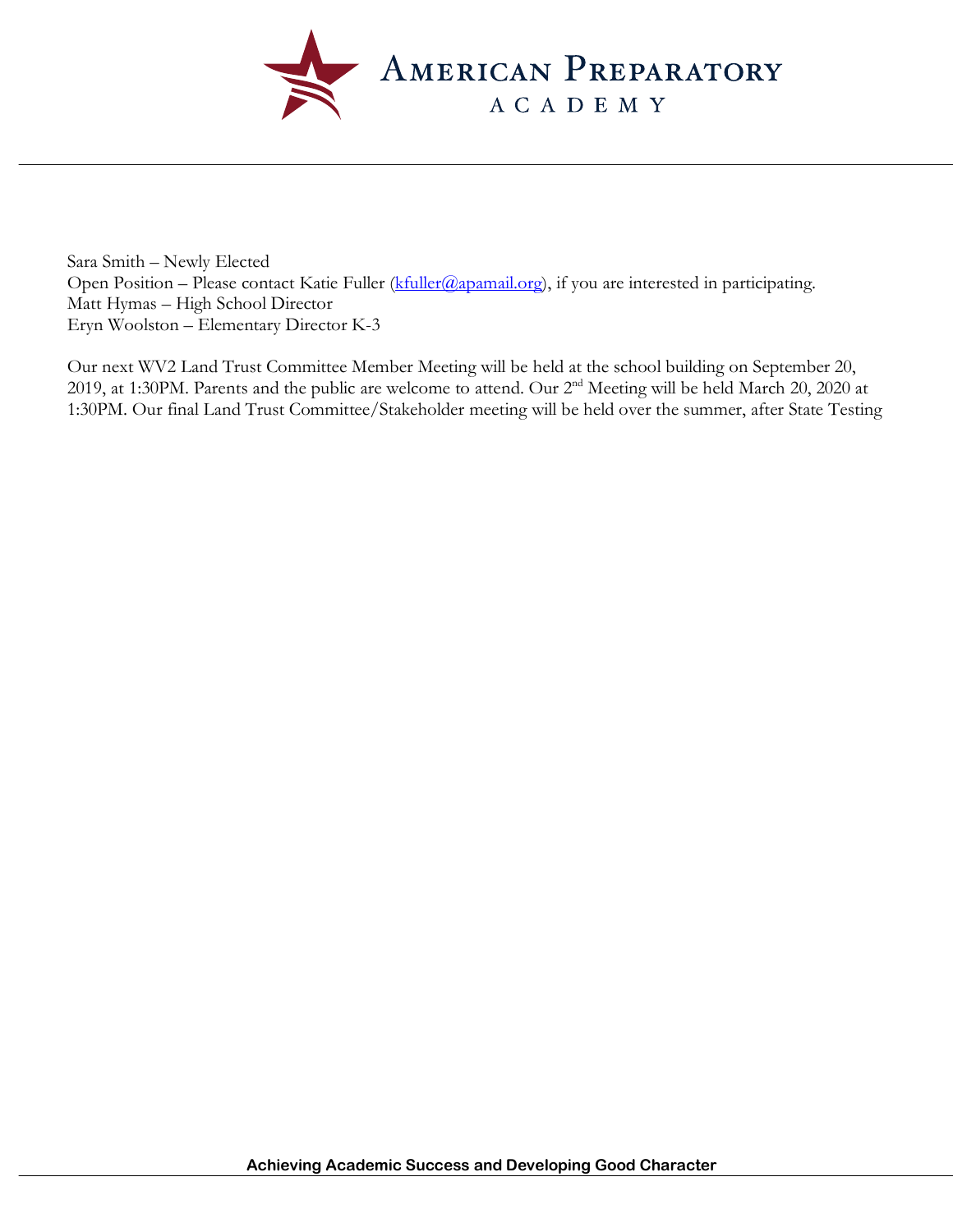

results are received. See our website, https://westvalley2.americanprep.org for reports and other information.